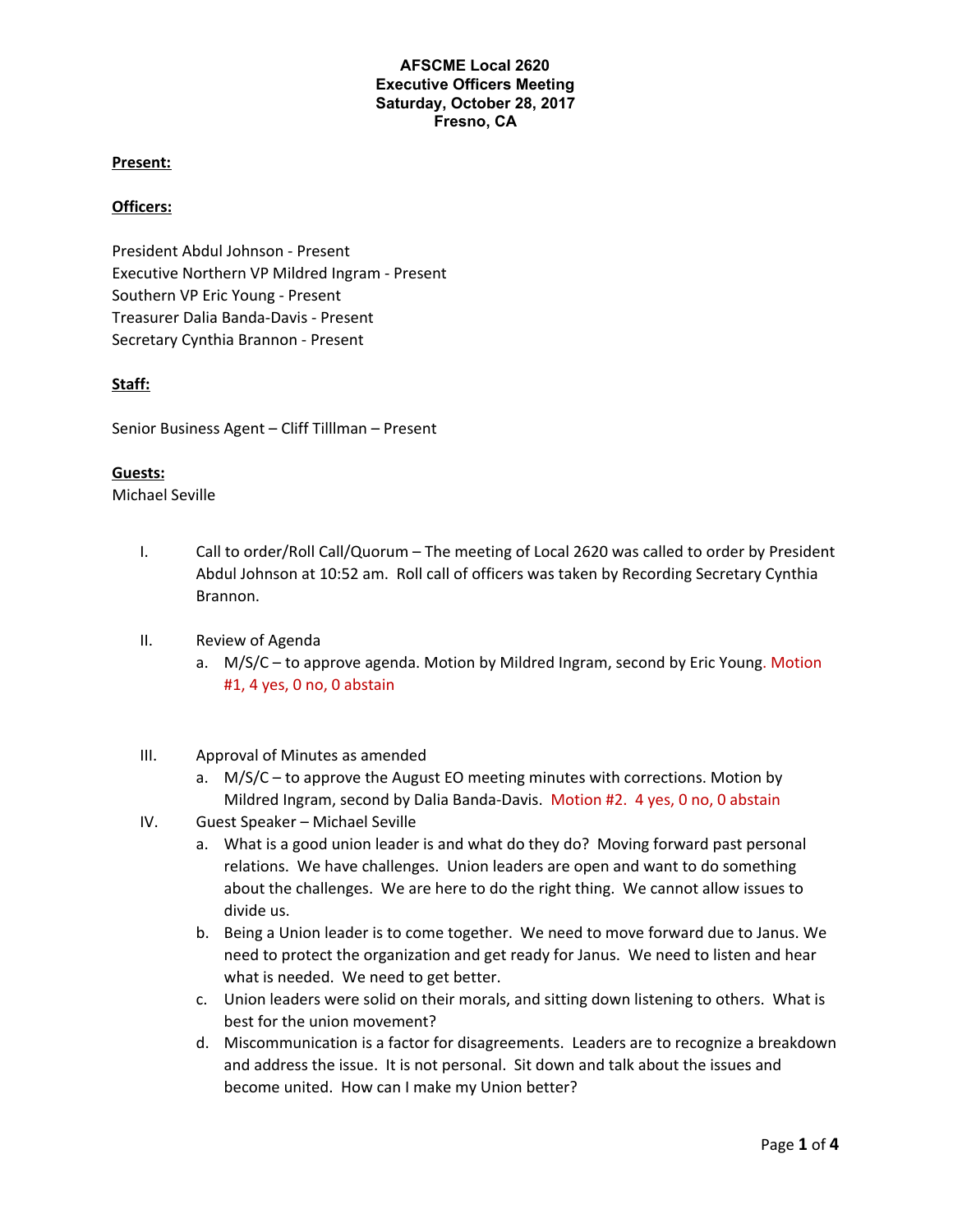- e. Michael has offered to help this Local to move in the right direction. There will be hard decisions with the budget.
- V. Officers Report
	- a. President Abdul Johnson
		- i. Reduced spending by 80%
		- ii. An assault occurred at Calif Facility in Vacaville by an outpatient. Need to focus on work place safety. Will be presenting our case to Legislature. November 3, 2107 meeting with Management regarding policies that are not being following at this facility.
		- iii. Attended Council 36 convention at their request. They only get to do changes and voice their concerns during a two-year convention. All Unions have problems, there is no Union without problems.
		- iv. Partnering with other health unions. CEU's training was provided and our members were present. CEUs are mandatory. We need to bring more value to being an Union member.
		- v. To hear our members wants and needs, a member survey can be produced with the assistance of IE.
	- b. Executive Northern VP Mildred Ingram
		- i. Working with membership committee.
		- ii. No People money coming out of our paychecks. This needs to be addressed. Michael said he will check this issue.
		- iii. Constitutional Committee has been working on the addition of the new OC Committee. Two things will be reviewing: Constitution and revise our regional areas by counties.
	- c. Southern VP Eric Young
		- i. Provided color coded regional counties
		- ii. Reviewed issues in Whittier facility.
		- iii. Reviewed issues with members reaching out for assistance.
	- d. Treasurer Dalia Banda-Davis
		- i. M/S/C To approve the following past 90 days Expense Reimbursements: Heather Griego for \$65.47 and Abdul Johnson for \$140.00. Motion #3 - 4 yes, 0 no, 0 abstain
		- ii. Department of Developmental Services has forwarded invoices for Union Leave for prior fiscal years. A total of \$30,605,89. Documented TAs for these invoices must be collected before the payment can be made. Will be submitting a payment plan to pay \$5000.00 a month. Current Union Leave for fiscal year is being processed.
		- iii. Reviewed monthly expenses
	- e. Secretary Cynthia Brannon
		- i. Requested update on the reclassification.
- VI. Staff Reports
	- a. Senior Business Agent Cliff Tillman –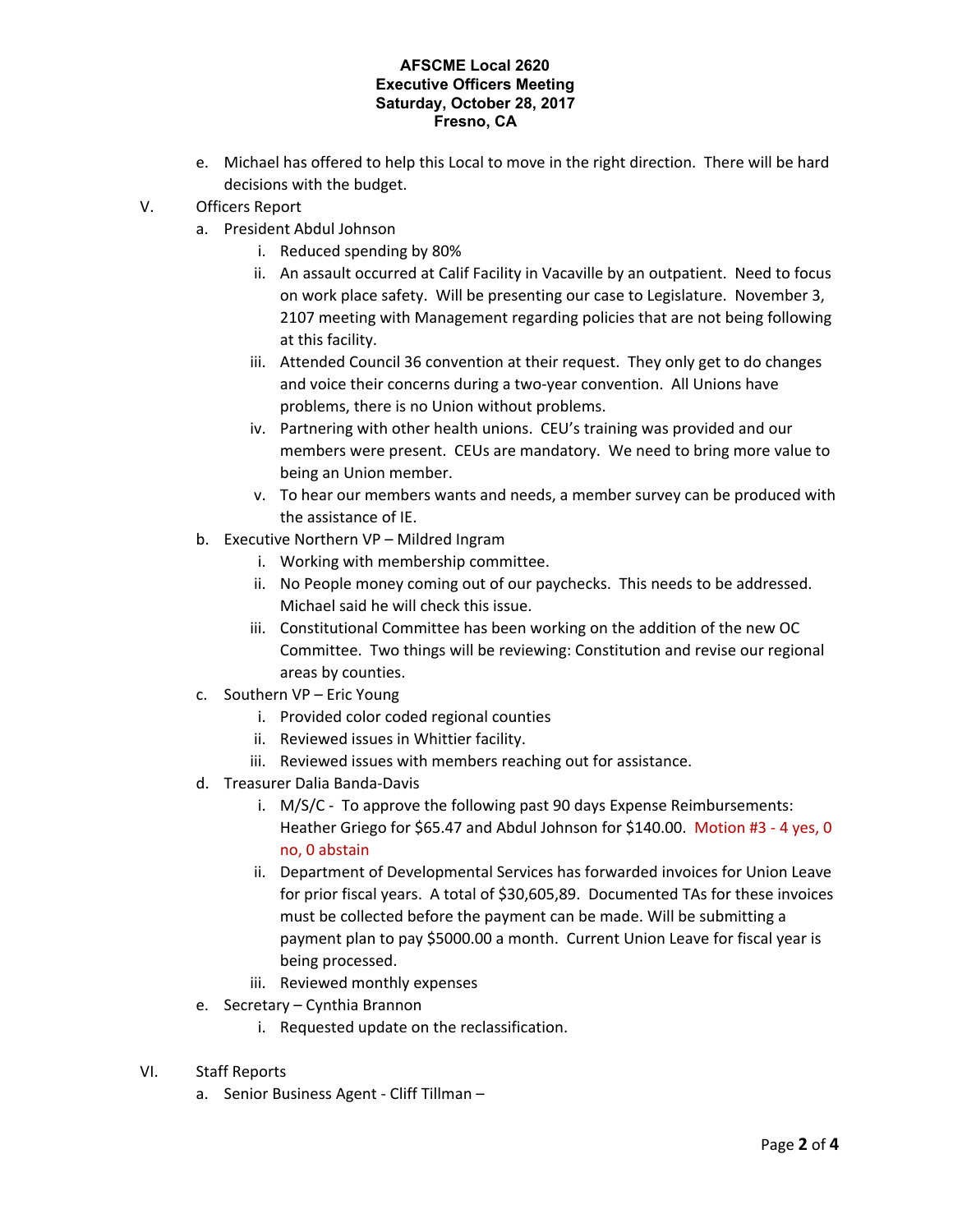- i. Edgar Tamayo's lawsuit offer provided to his attorney was not happy with our amount. If rejected, this will be taken to the Executive Board.
- ii. Pharmacists old grievance involves ten CSP Sacramento pharmacists working overtime. State is offering one year of back pay of overtime pay. Offered a flat \$6000 fee. The members did their own calculation reflects \$20k. Members are meeting with Cliff next week and is requesting timekeeping documentation.
- iii. Mr. Fischbach did not follow the process and the judge dismissed the case.
- iv. Changes with Business Agents will be taking place. A survey with Steward may take place. Our stewards may need to be participating more and be involved in the investigative interviews.
- v. RT vote: ballots are out and will be counted on November 10, 2017.
- vi. Number of classifications for LPA, Social Consultants I, II, III, Adoptions, & QRV. Information requested on these classifications. If there is an identifiable problem, then the Union can move forward. Means that these classifications can receive deferential pay upon areas. President Abdul requested to add more classifications to the list.
- vii. Reevaluate committees and staff assignments
- viii. Calendar for 2018 will be presented as part of the budget meeting.
- V. Old Business
	- a. Cost Savings Strategies
- VI. New Business
	- a. 2018 Budget Discussion
		- i. Per Michael How can we be through with the Financial budget in one day? We do not know our budget. We can look at our calendar, then review budget and decide on what we must do for the events on the calendar. Be conservative with your monthly income. Recommends rebuilding our reserves, and commit to a set figure to be sent to the reserves on a monthly deposit. Look at your fixed costs: printer, staff, EO on union leave. Allocate some money every month for membership to fight Janus. Lock on your priorities.
		- ii. Council does a mid-year budget review. AFSCME 2620 does not do that. A mid-year budget should be conducted. Something the Financial Committee should think about.
		- iii. In regards to a political director; in the past we hired contract lobbyist, and Abdul is asking about the local hiring a contractual lobbyist. Per Michael, the political director hired will be helping with 2620. This new director is interested in living in Sacramento. The new director will be focused on the 2620. Yet, it is good to have a contractual lobbyist. Per Michael, there is not a need for Local 2620 to hire a contractual lobbyist now.
		- iv. The EO and Financial Committee needs to meet to discuss the wants and needs of Local 2620. This will include reviewing the 2018 calendar.